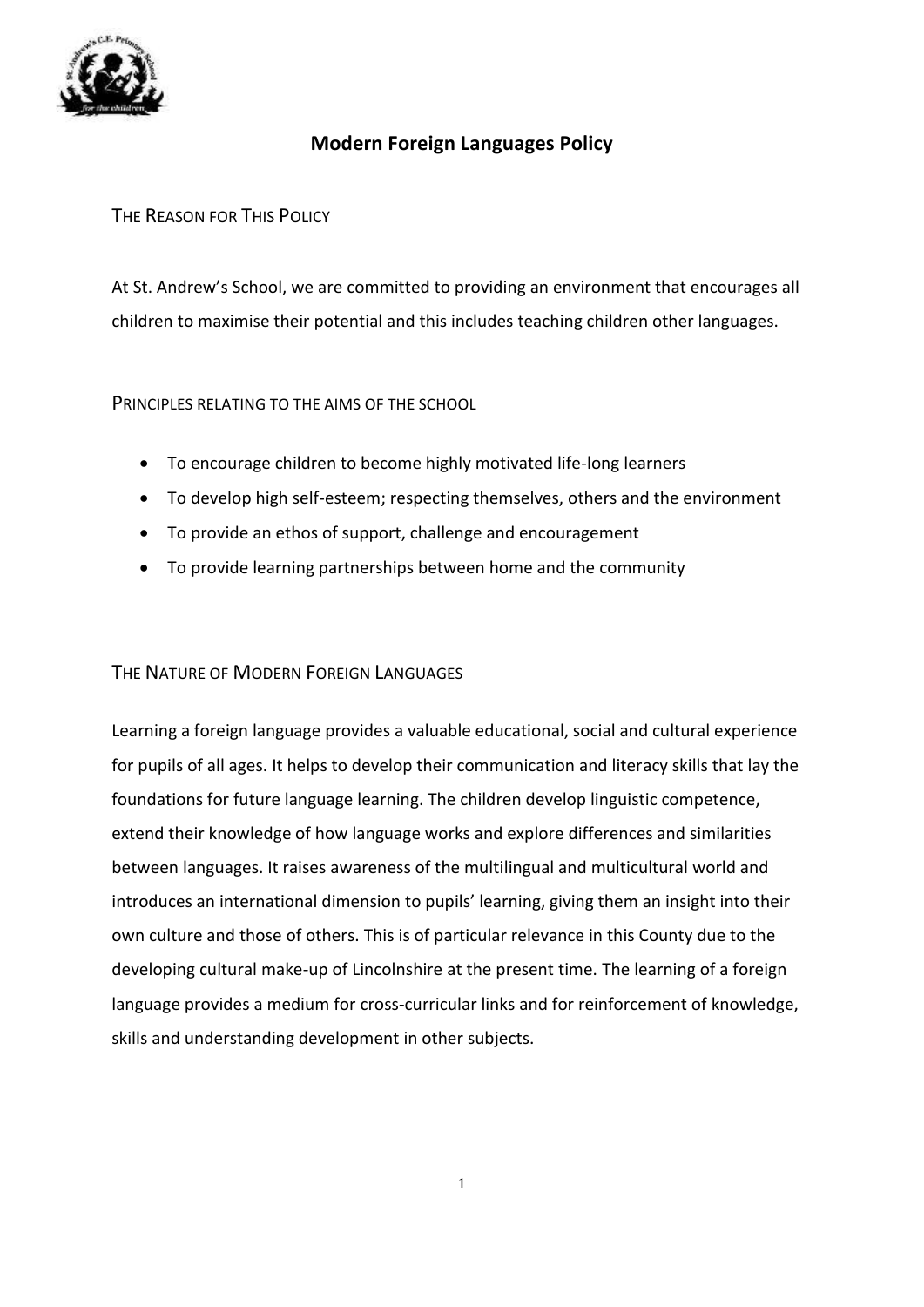

#### **IMPLEMENTATION**

#### Children are encouraged to

- Ask and answer questions
- Use correct pronunciation and grammar
- Memorise words
- Interpret meaning
- Understand basic grammar
- Use dictionaries
- Work in pairs and groups and communicate in another language
- Decode text
- Look at life in other cultures
- Raise awareness of issues surrounding citizenship and racism

#### IN THE CLASSROOM

- All children in Key Stage 2 will learn another language for 1 hour per week. This time block can be used most effectively when it is split up into shorter, more manageable blocks of time spread throughout the week.
- Using an integrated approach. This allows teachers to develop learning on a little-andoften basis, and to integrate the subject across the rest of the curriculum.
- Each class should be taught by the class teacher as far as possible.
- Pupils in KS1 and Foundation will follow a language scheme of work for a minimum of 2 times 20 minutes per week.
- Teachers will use a variety of techniques, including; role play, drama, games, board games, written activities (word search/fill the gap), puppets, songs and poems.

#### **RESOURCES**

### KS2

KS2 framework for Modern Foreign Languages will form the backbone of learning and resources can be sourced from the following provided at school.

- Twinkle Y3 Y6
- Materials accessed on MFL courses
- Board games
- Education City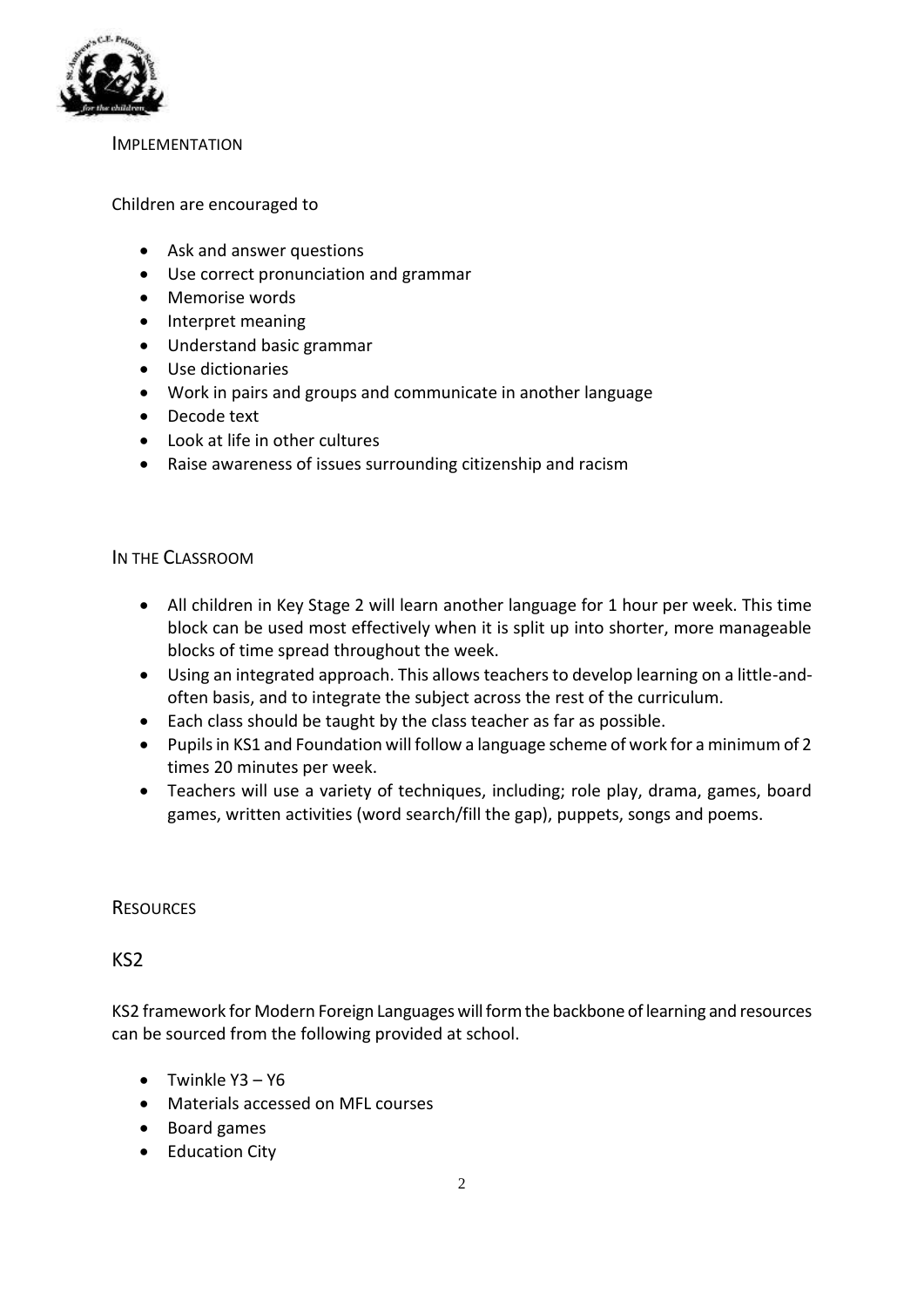

# KS1

- The Little Languages Scheme of work for Fdn & KS1
- Education City
- Teacher led: Raising awareness of language (informally) Fdn Stage.

## AIMS

- Foster an interest in learning
- Introduce young children to another language in a way that is enjoyable and fun
- Stimulate and encourage children's curiosity about language
- Encourage children to be aware that language has structure and that the structure differs from one language to another
- Help the children develop awareness of cultural differences in this and other countries
- Develop speaking and listening skills

## ASSESSMENT

Assessment can be made in KS2 against the 3 core strands using the Language Ladder.

- Oracy
- Literacy
- Intercultural understanding

These will be recorded in end of year reports.

### **INCLUSION**

All children are given an opportunity to achieve their best. This is achieved by planning according to children's needs: including special educational needs, children who are more able or who have specials talents, children from all social and cultural backgrounds, different groups and diverse linguistic backgrounds.

# SUCCESS CRITERIA

This policy will be followed successfully if:

- All children are given the opportunity to follow another language and learn about the diversity of cultures
- A balanced MFL curriculum is delivered, which accords with DFE/QCA recommendations and requirements
- Most children feel themselves to be able to achieve in the subject area.